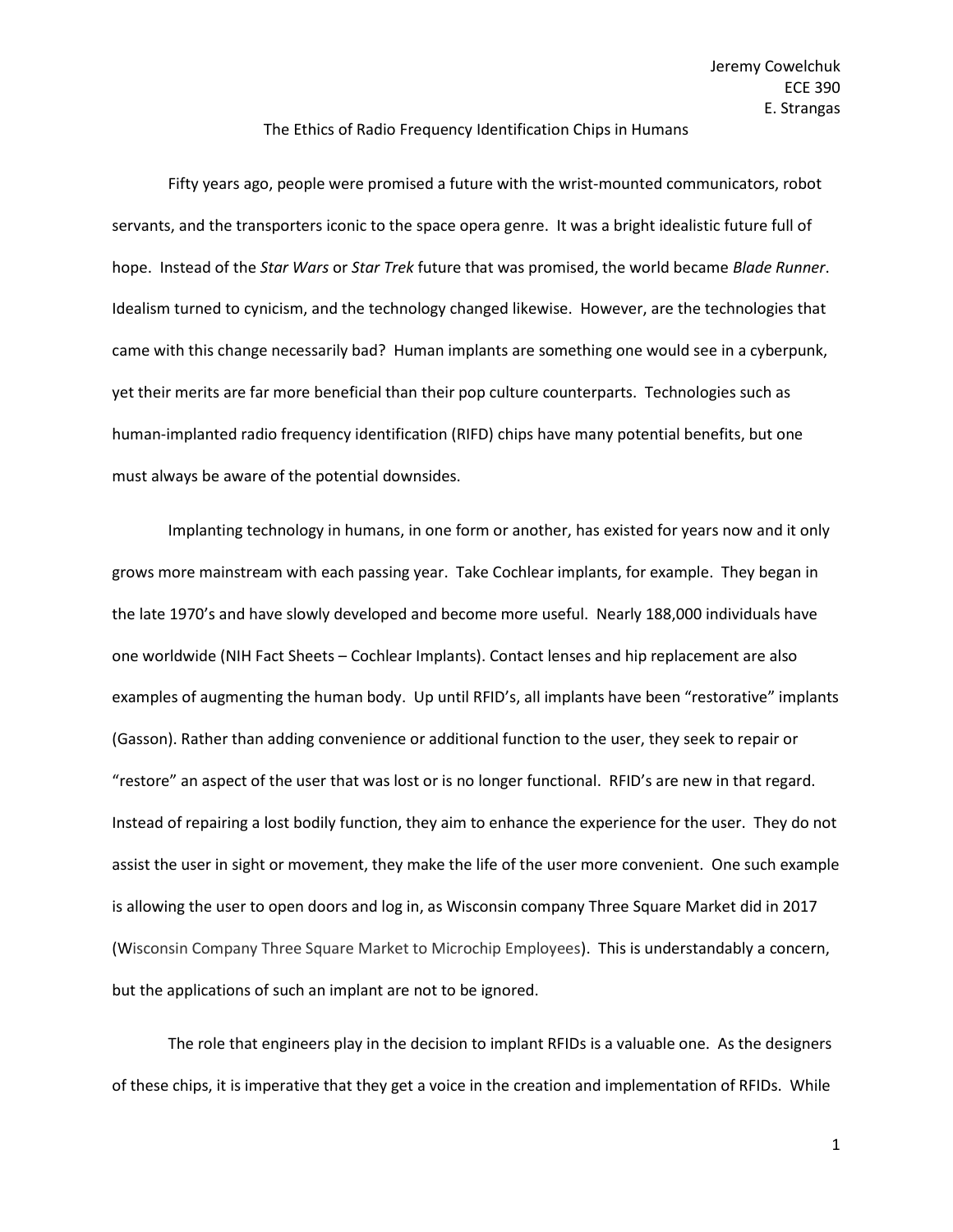businesses will pursue cost-effectiveness and utility and lawmakers and politicians will voice about the potential breaches of personal freedoms and safety of the government, engineers will raise questions about potential dangers to the user and hazards associated with implanted devices. This is a decision that all members involved in the process must have a say on. Implanting a person with a chip was science fiction thirty years ago and now it is something lawmakers are making decisions on (Loos). The voices of engineers are vital to any argument involving RFIDs and their potential applications and dangers, for as the designers, they have an insight that others do not.

The ethical dilemma of RFIDs is a much grayer area, however. One side of the argument states that RFIDs will enable convenience in the user and protect them from potential dangers, while the other states that such a device could be used to track, identify and create a "Big Brother" society (Gasson). While the fear of tracking every individual and profiling them sounds like a conspiracy theorists dream, trends in the past 30 years suggest a degree of truth to this (Kietzman). Additional events, such as the Snowden-NSA scandal have only reinforced the idea of a "Big Brother" state. Implanting devices with a GPS could potentially become a society in which every person is tracked at all hours of the day and profiled for their actions throughout it. Despite the benefits that RFIDs would reap, the potential dangers are far too large to ignore. It is important to keep all applications, good and bad, as RFIDs continue to grow in popularity/ As the years pass, the stigma associated with implants will fade, and they will grow to be more popular. Current models are nothing more than an ID card that has been inserted into your hand, but analysists claim that future models will contain GPS tracking devices (Graham).

The IEEE code of ethics provides a valuable perspective to analyze this topic. As engineers are required to follow all ten points of the IEEE code of ethics, applying all ten to the argument of RFIDs would assist in the potential applications. There are three points of the IEEE code of ethics worth

2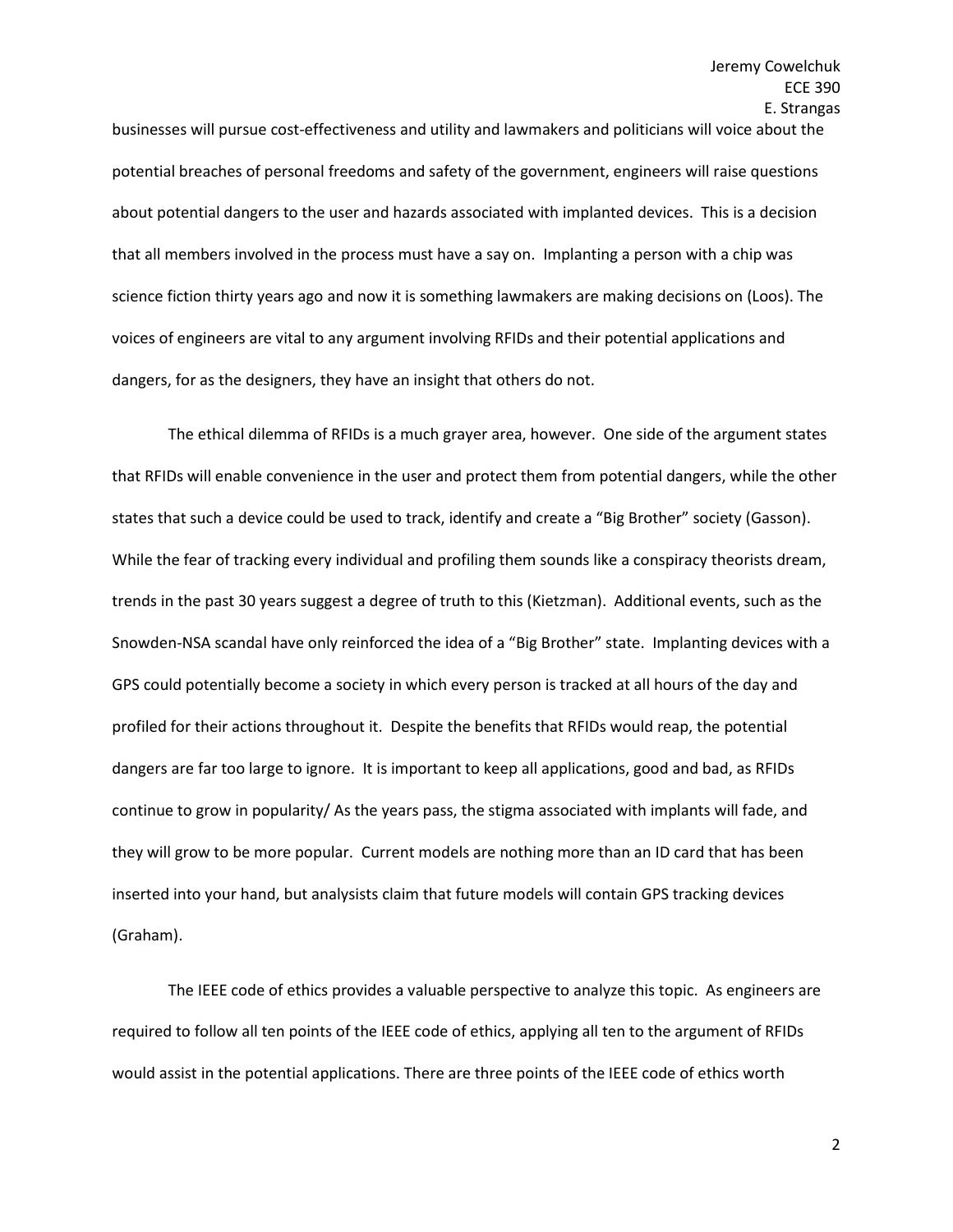analyzing in detail. The first point, "To hold paramount the safety, health, and welfare of the public, to strive to comply with ethical design and sustainable development practices, and to disclose promptly factors that might endanger the public or the environment", could be shorted to "to protect the public, provide ethical designs, and bring attention to any potential dangers" (IEEE Code of Ethics). This point is of importance to the topic of RFIDs and has two potential arguments associated with it. The first of which places focus on the safety of the public at the cost of endangering the public. Placing a chip within someone to track their location would protect the chipped individual from human trafficking and similar crimes but would infringe upon the freedom of privacy. The second argument places focus on personal freedom at the cost of personal safety. The implanted device would not contain a GPS device, but would otherwise be identical. This would still allow the user to experience the convenience of the implanted device without the infringement on privacy. The second point, "To improve the understanding by individuals and society of the capabilities and societal implications of conventional and emerging technologies, including intelligent systems", is vital to analyzing this argument using the IEEE code of ethics (IEEE Code of Ethics). It states that it is the engineer's duty to spread knowledge about the technologies they are responsible for. As stated above, it is vital that engineers play a part in shaping discussion about RFIDs implants in humans. As the creators and designers of the technology in question, engineers have the unique perspective of how they work and how they achieve their intended goal. Businessmen and politicians would not have this knowledge, and it would be a mistake if this knowledge was not included in the discussion about that very technology. The third point, "to avoid injuring others, their property, reputation, or employment by false or malicious action", is like the first point in that it argues for personal safety (IEEE Code of Ethics). However, the focus is instead on the intentions of the engineer. Using this point as a baseline, it would be unethical for an engineer to create a device that purposely brings harm to any individual or groups. This is where the challenge of this argument develops from. Ethics, by nature, differ from person to person. For one person, it may be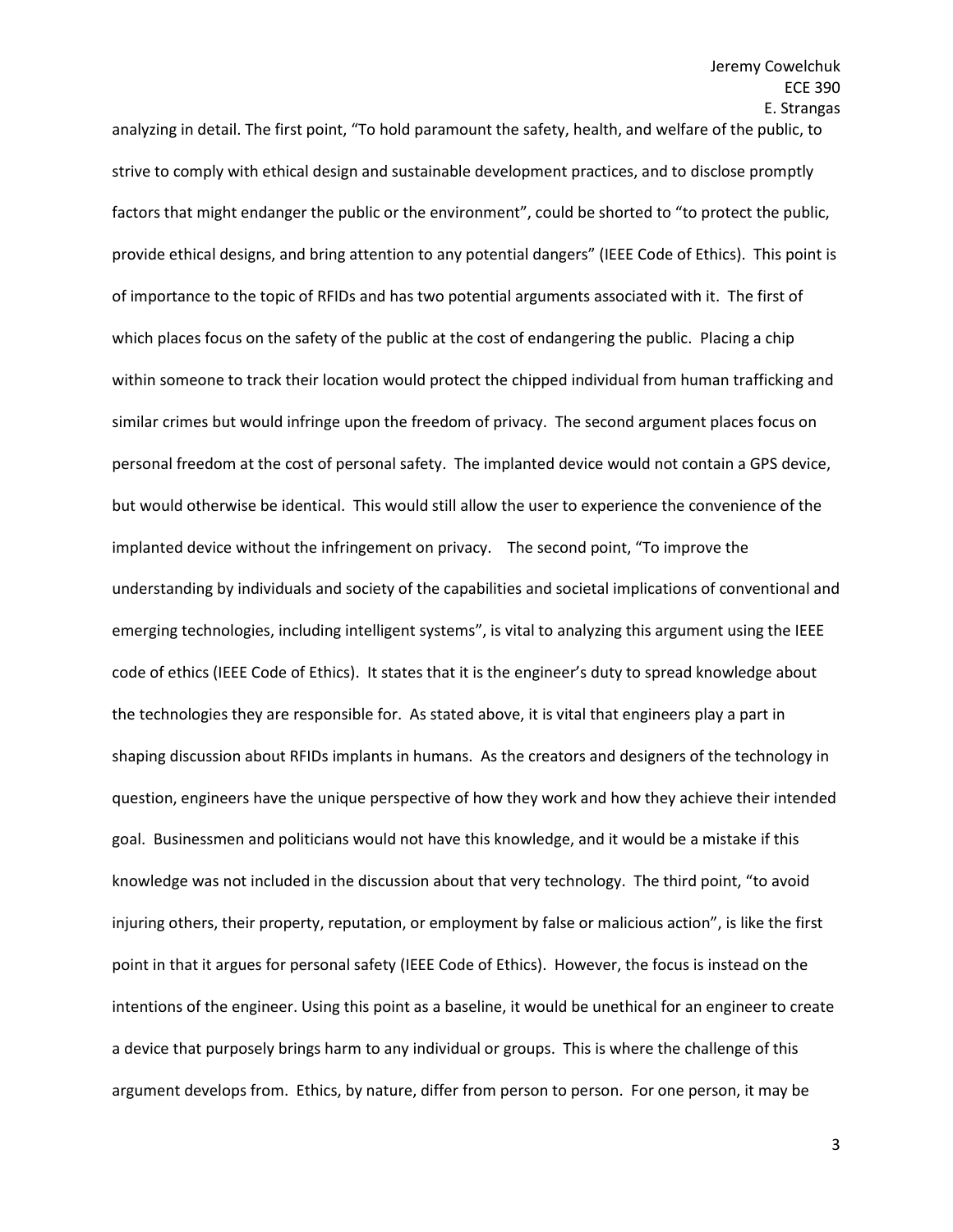unethical to create a device that tracks the location of the user. For another, this may be a valuable tool for protecting them in the case of emergencies. For a third engineer, this may be perfectly acceptable with no potential drawbacks. The nature of ethics is murky and differs between people, and because of this, there is no clear answer to whether implanting a RFID into a person is an ethical decision or not.

Technology advances at an alarming rate, and what was fiction years ago is a reality today. RFIDs are no exception. Fiction is filled with implanted chips used for a variety of actions, some good and some bad. As an up-and-coming technology, it remains to be seen how the chips will be utilized. The ethics of some of the applications are very clear, such as using it as a convenience tool to open doors, make purchases and make life easier, while other applications, such as using it to track every implanted individual, are much less clear. Leading this discussion should be engineers, as their unique perspective provides valuable input to lawmakers and businessmen. The future closes every day, and it is up to the people responsible for it to prevent it from becoming a dystopic nightmare.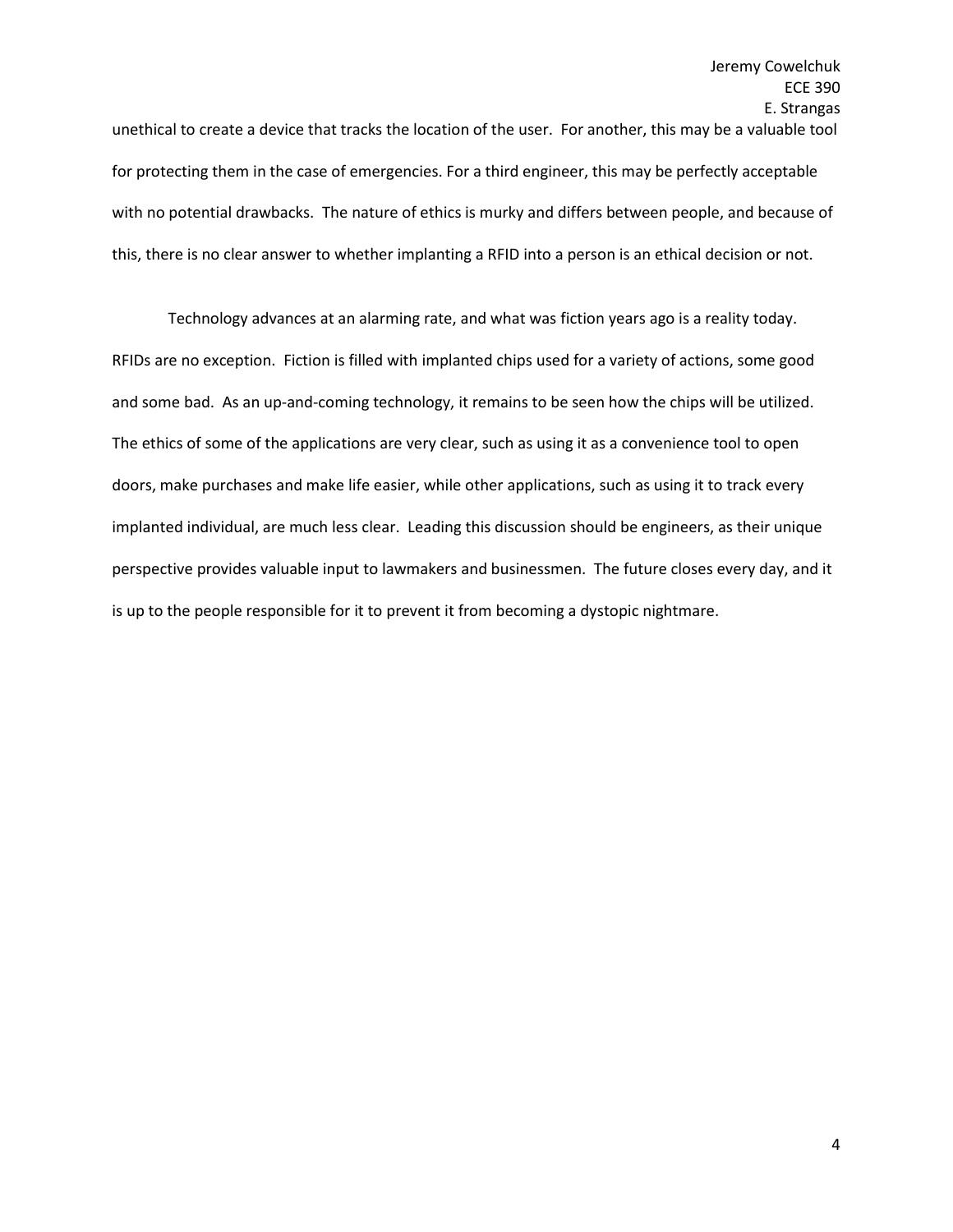Sources:

Gasson, Mark N. "Human Enhancement: Could You Become Infected with a Computer Virus?" *An Introduction to Biometric Recognition - IEEE Journals & Magazine*, Wiley-IEEE Press, 23 July 2010, ieeexplore.ieee.org/document/5514651.

Graham, Jefferson. "You Will Get Chipped - Eventually." *USA Today*, Gannett Satellite Information Network, 10 Aug. 2017, www.usatoday.com/story/tech/2017/08/09/you-get-chippedeventually/547336001/.

"IEEE Code of Ethics." *IEEE - Advancing Technology for Humanity*, www.ieee.org/about/corporate/governance/p7-8.html.

"NIH Fact Sheets – Cochlear Implants." *National Institutes of Health,* U.S. Department of Health and Human Services, 30 June 2018, report.nih.gov/NIHfactsheets/ViewFactSheed.aspx?csid=83.

Kietzmann, Jan, and Ian Angell. *Communications ACM*, vol. 53, no. 6, June 2010, pp. 135–135.

Loos, Kelsi. "Maryland Lawmaker Takes Aim at Mandatory Microchipping." *Government Technology: State & Local Government News Articles*, The Frederick News-Post, 15 Mar. 2018, www.govtech.com/policy/Maryland-Lawmaker-Takes-Aim-at-Mandatory-Microchipping.html.